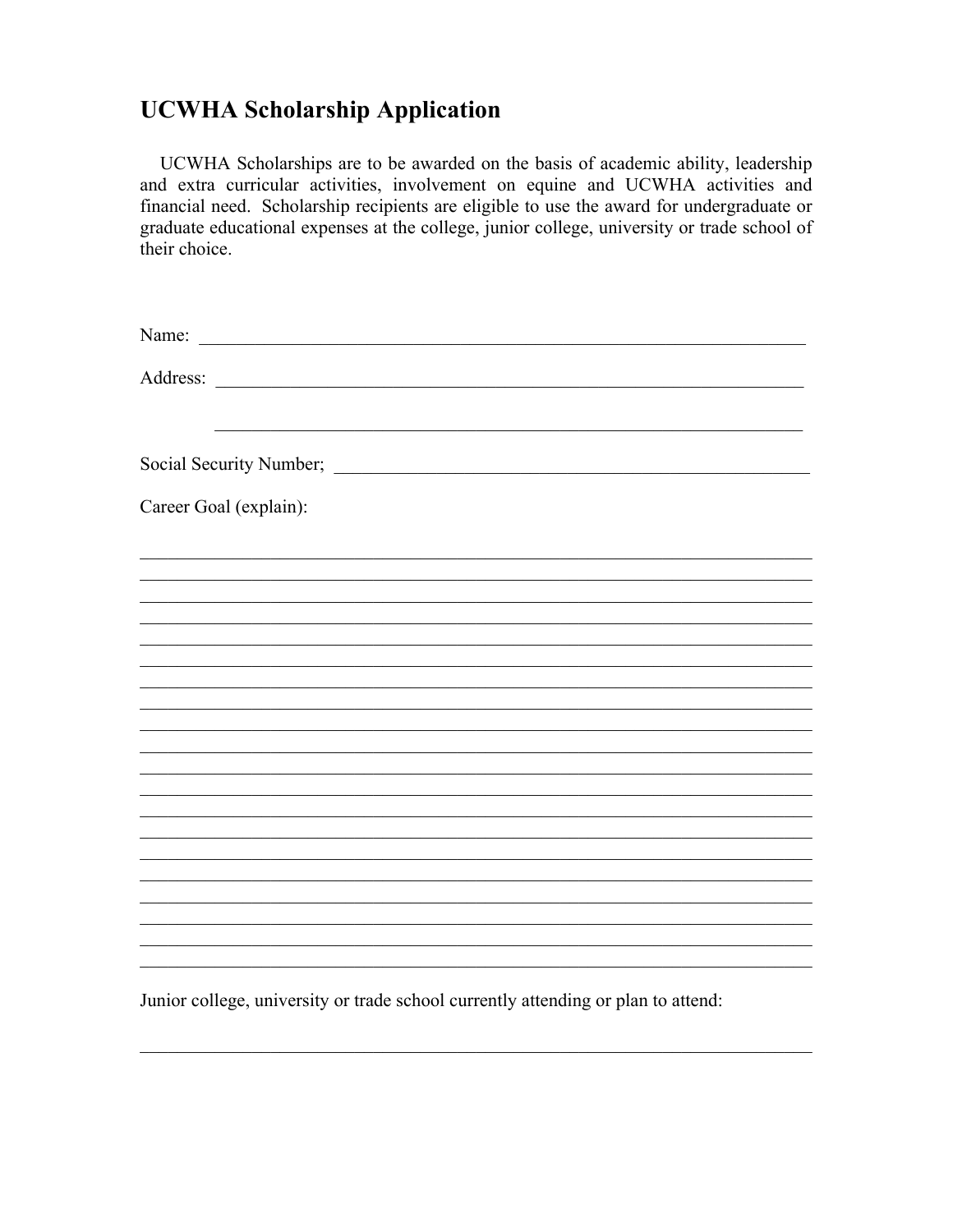# **EDUCATIONAL BACKGROUND**

(List schools attended – most recent first)

| Name of school                                                                                                        | Location                                                                                                              | Date(s) Attended                             |
|-----------------------------------------------------------------------------------------------------------------------|-----------------------------------------------------------------------------------------------------------------------|----------------------------------------------|
|                                                                                                                       | <u> 1989 - Johann John Stone, mensk politik (</u>                                                                     |                                              |
|                                                                                                                       | <u> 1989 - Johann Barbara, martxa a</u>                                                                               | <u> 1980 - Johann Barbara, martin a</u>      |
|                                                                                                                       | <u> 1989 - Johann John Stone, markin sanadi</u>                                                                       |                                              |
| <u> 1989 - Johann Harrison, mars eta bainar e</u>                                                                     | <u> 1989 - Johann Harry Harry Harry Harry Harry Harry Harry Harry Harry Harry Harry Harry Harry Harry Harry Harry</u> | the control of the control of the control of |
| <u> 1989 - Johann Barbara, martxa al</u>                                                                              | <u> 1989 - Johann Barbara, martxa alemani</u> ar a                                                                    | <u> 1980 - Johann Barbara, martin a</u>      |
|                                                                                                                       | <u> 1980 - Johann John Stone, mars eta bainar eta industrial eta industrial eta industrial eta industrial eta in</u>  |                                              |
| <u> 1989 - Johann Barn, mars ann an t-A</u>                                                                           | <u> 1989 - Johann Barnett, fransk politiker (</u>                                                                     | <u> 1989 - Johann Barbara, martin a</u>      |
| <u> 1989 - Johann John Stone, mensk politik (</u>                                                                     | <u> 1989 - Johann Barbara, martxa alemani</u> ar a                                                                    |                                              |
| the control of the control of the control of                                                                          | the control of the control of the control of the                                                                      |                                              |
| <u> 1989 - Johann Barn, mars ann an t-Amhain an t-Amhain an t-Amhain an t-Amhain an t-Amhain an t-Amhain an t-Amh</u> | <u> 1990 - Johann Barbara, martxa alemani</u> ar a                                                                    | <u> 1989 - Johann Barbara, martxa a</u>      |
|                                                                                                                       | <u> 1989 - Johann Stein, markt fan it ferstjer fan it ferstjer fan it ferstjer fan it ferstjer fan it ferstjer f</u>  |                                              |
|                                                                                                                       | <u> 1989 - Johann Barn, mars ann an t-Amhair an t-A</u>                                                               | the control of the control of the control of |
| College Grade Point Average (numeric) ___________ out of _______________________                                      |                                                                                                                       |                                              |
| High School Grade Point Average _______________ out of _________________________                                      |                                                                                                                       |                                              |
|                                                                                                                       |                                                                                                                       |                                              |
| OFFICIAL TRANSCRIPT TO BE ATTACHED                                                                                    |                                                                                                                       |                                              |
| College entrance exam scores:                                                                                         |                                                                                                                       |                                              |
|                                                                                                                       |                                                                                                                       | Other:                                       |
| (Entrance exam score report form to be attached)                                                                      |                                                                                                                       |                                              |

## **EXTRA CURRICULAR ACTIVITIES**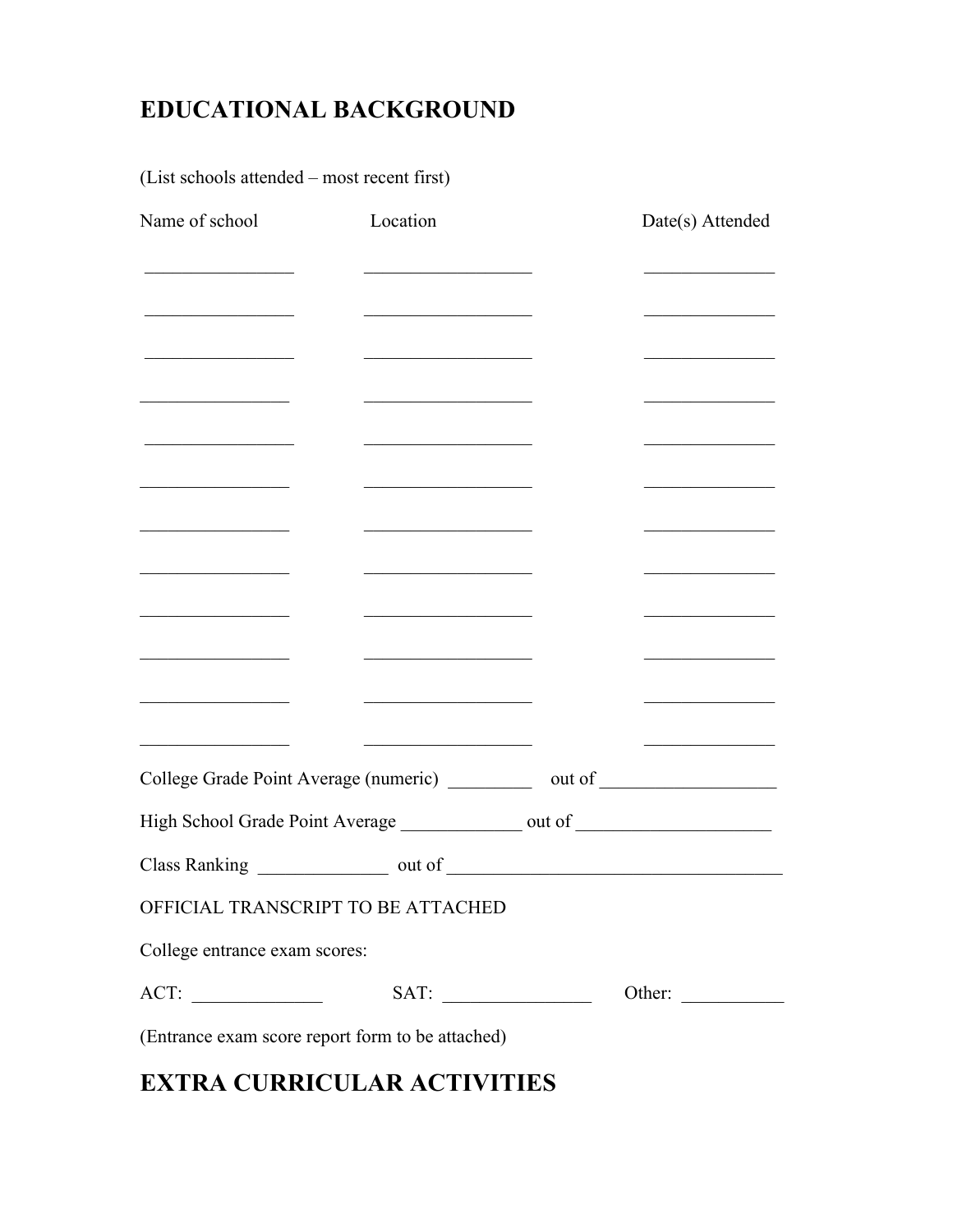List school and civic clubs and associations in which you have been involved (4-H, student government, etc.)

List offices and leadership roles held in school, community and civic clubs and associations:

List personal achievements, honors and awards received:

Describe your involvement and accomplishments in equine and UCWHA's activities:

<u> 1989 - Jan James James Barnett, martin de filosofoar (h. 1989).</u>

Year joined UCWHA:

### **FINANCIAL INFORMATION**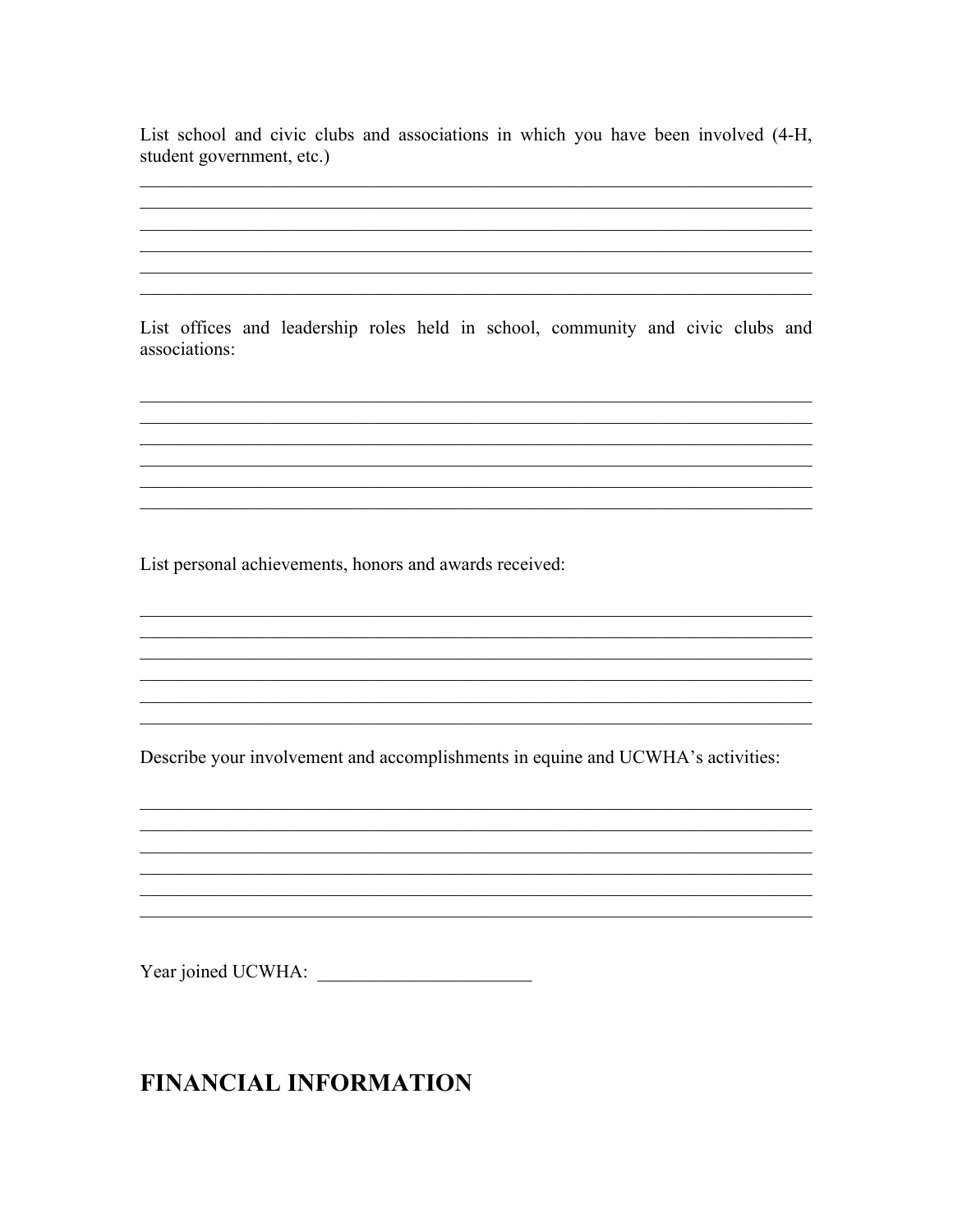Please comment on your financial need and the financial support you will receive from parents, guardians or others. NOTE that your financial needs will be considered, but shall NOT be a determining factor in choosing scholarship award recipients. Tax forms are not required.

| Please provide: |                                                                                                                               |
|-----------------|-------------------------------------------------------------------------------------------------------------------------------|
|                 | \$                                                                                                                            |
|                 |                                                                                                                               |
|                 | \$ Financial support provided by parents or guardians                                                                         |
| \$              | Student loans                                                                                                                 |
| \$              | Other financial support                                                                                                       |
| \$              | Other scholarships received (Please list)                                                                                     |
|                 | <u> 1989 - Johann John Stone, mars et al. 1989 - John Stone, mars et al. 1989 - John Stone, mars et al. 1989 - John Stone</u> |
|                 |                                                                                                                               |
|                 | <u> 1989 - Johann John Harry, mars and deutscher Schwarzer († 1989)</u>                                                       |
|                 |                                                                                                                               |
| Address:        | <u> 1989 - Johann Barbara, martxa alemaniar arg</u>                                                                           |
|                 |                                                                                                                               |
| Occupation:     | Number of Siblings:                                                                                                           |
|                 | Number of Siblings attending college:                                                                                         |
|                 | <b>LOCAL PRESS RELEASE</b>                                                                                                    |